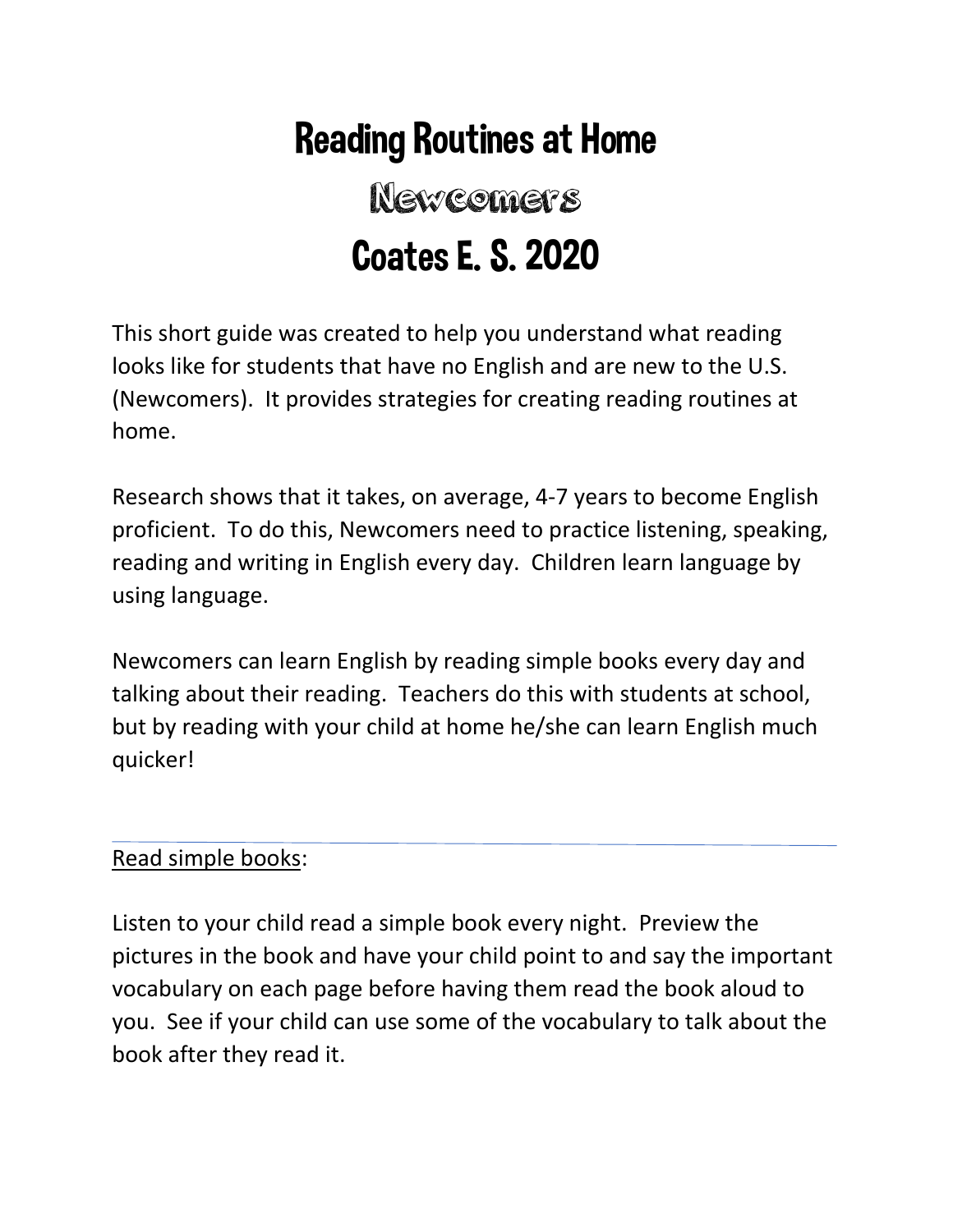Below is a sample of a simple text.



Pictures support the words.

Look for books that only have a few words per page and repeat a pattern or ABC

Students point to each word as they read. *They are not using the letters to read at this level*. They are using the pattern and the pictures.

Practice letter names and sounds: If your child doesn't know her letters yet, you can practice them with her by saying the name and sound for each letter (A says /a/ like apple). Students can also learn the alphabet, as well as listen to books in English, on-line. Listening to books on-line is one of the best ways for students to learn the language. Here are a few websites to use.

| Web Sites and Resources                                                  |
|--------------------------------------------------------------------------|
| www.abcya.com - alphabet: letters, sounds                                |
| www.starfall.com-alphabet: letters, sounds, early reading                |
| www.myon.com - read/listen to books                                      |
| www.coateses.fcps.edu/student-resources - More web sites for reading and |
| learning.                                                                |